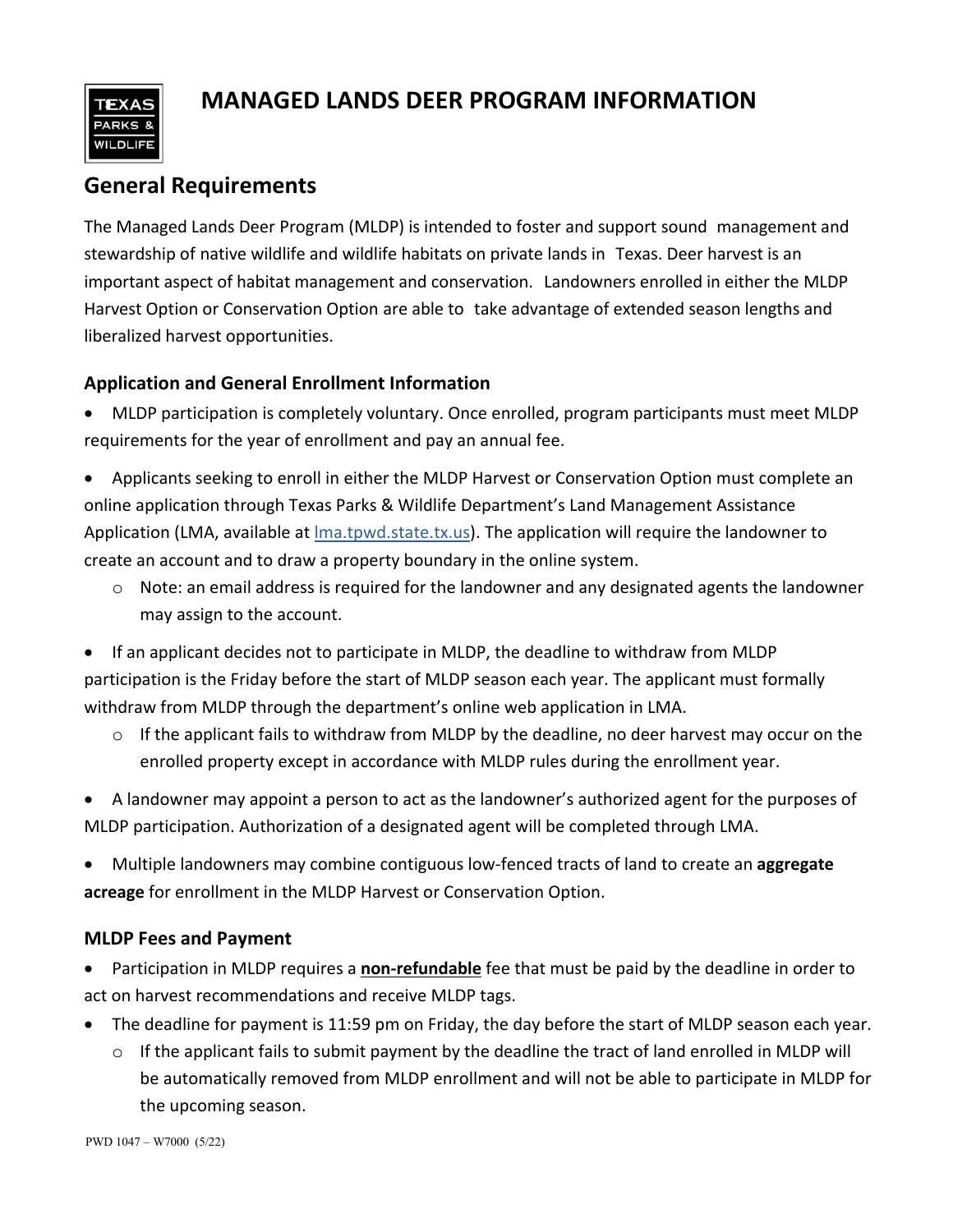- Payment must be made online through LMA via credit or debit card only.
- Enrollment fees for each MLDP Option are as follows:
	- o Harvest Option
		- Individual Property \$30 per management unit
		- Aggregate site \$30
	- o Conservation Option
		- Individual Property \$300 for the first management unit, \$30 for each additional management unit
		- Aggregate site \$300
		- Wildlife Management Cooperative member \$30 per management unit

#### **Tag Issuance and Tagging Information**

- MLDP tags are issued to a program participant (either the landowner or designated agent).
	- o The program participant will be responsible for printing and distributing MLDP tags issued for the enrolled property. A PDF document that contains the tags will be created upon acceptance of the harvest recommendation by the program participant.
		- **Program participants may access their online account and print the tags at any time after** acceptance of the harvest recommendation.
	- o MLDP tags may be printed on any type of paper but the **hunter** must maintain the tag in legible condition until tagging requirements cease.
		- Waterproof paper, plain copy paper, card stock, colored paper, or other paper types are some options participants may use. MLDP tags should be printed on  $8\frac{1}{2} \times 11$  paper and will fit 6 tags to a page.
- MLDP tags are valid only for the specific tract of land for which they were issued.
- A properly executed MLDP tag meets "proof-of-sex" requirements.
- There is no personal or annual bag limit for the type of deer for which MLDP tags have been issued; however, every deer killed must be tagged with an appropriate MLDP tag.
- All hunters on a property that receives MLDP tags are required to possess the appropriate Resident or Non-resident General hunting license.
- Archery stamp requirements do not apply on the enrolled property for the type of deer for which MLDP tags have been issued (i.e., antlerless, buck).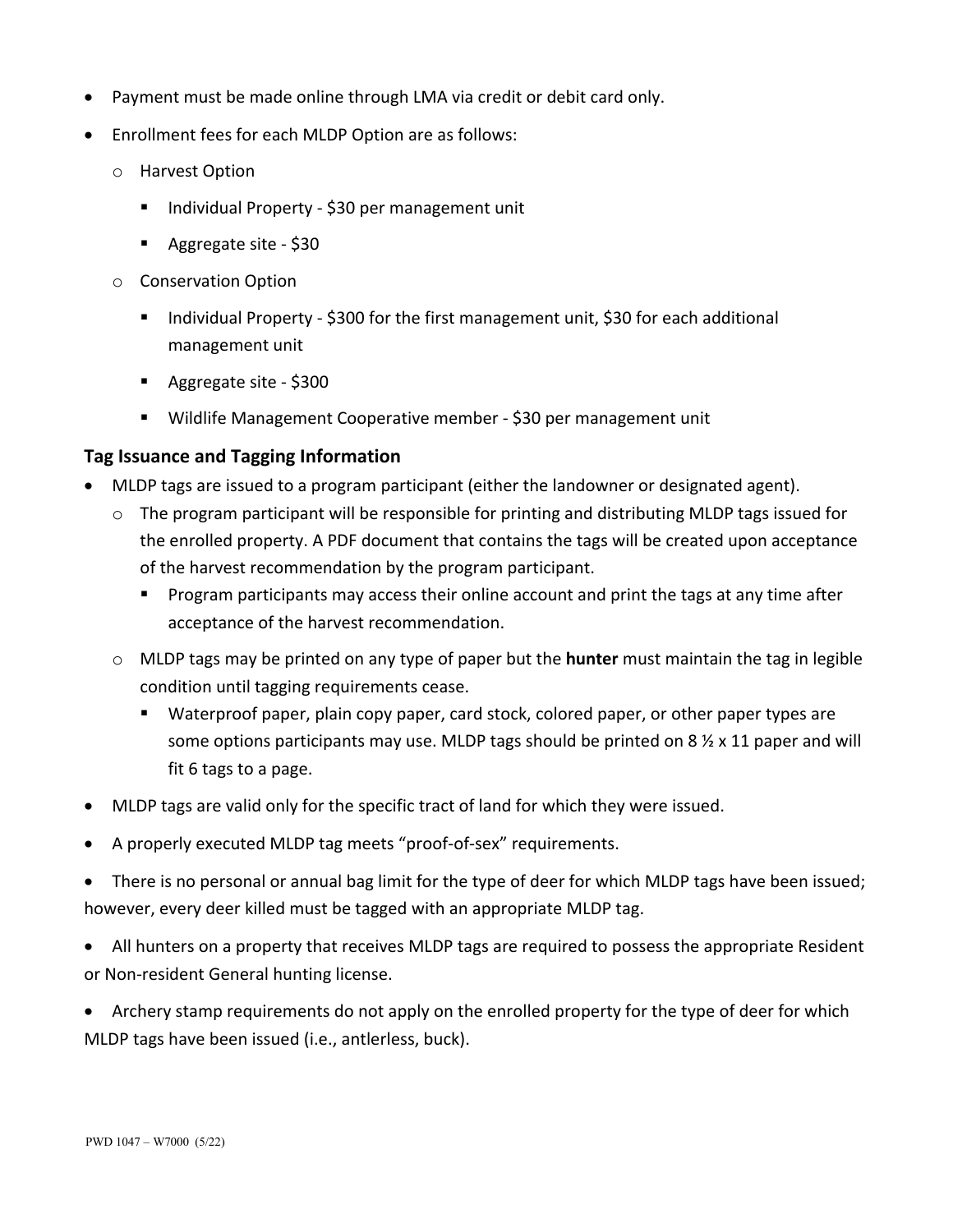• Once MLDP tags have been issued for a property, all deer harvested on the property must be tagged with the appropriate MLDP tag. Hunting license tags may not be used for deer harvested under the authority of a MLDP tag and may not be substituted in lieu of a MLDP tag.

o Deer that are not subject to the provisions of the MLDP must be tagged with a hunting license tag and the hunter must complete the license log on the back of the hunting license. County season dates, bag limits, legal means of take, and any other restrictions apply.

• All deer harvested under the authority of MLDP must be immediately tagged with a MLDP tag by the person who killed the deer, unless the person who killed the deer immediately takes the carcass by the most direct route to a tagging station (location where tags are maintained on the enrolled property) where an appropriate MLDP tag shall be attached immediately.

The MLDP tag shall remain attached to the carcass until the carcass reaches its final destination.

#### **Harvest Log Requirements**

• The MLDP program participant is required to maintain a daily harvest log on the tract of land for which MLDP tags have been issued.

- o The daily harvest log shall be on a form provided or approved by the department.
- $\circ$  The log must be maintained until the last day of tag validity (MLDP season ending date which is printed on the tag).
- $\circ$  A hunter who kills a deer that is required to be tagged with a MLDP tag must legibly enter the required information in the daily harvest log the same day the deer is killed. A hunter should not list on their hunting license log deer harvested under the authority of a MLDP tag.
- o No MLDP tag and corresponding tag number may be entered into the MLDP harvest log or be used to tag a deer more than once.
- o The harvest log shall be available to any department employee upon request.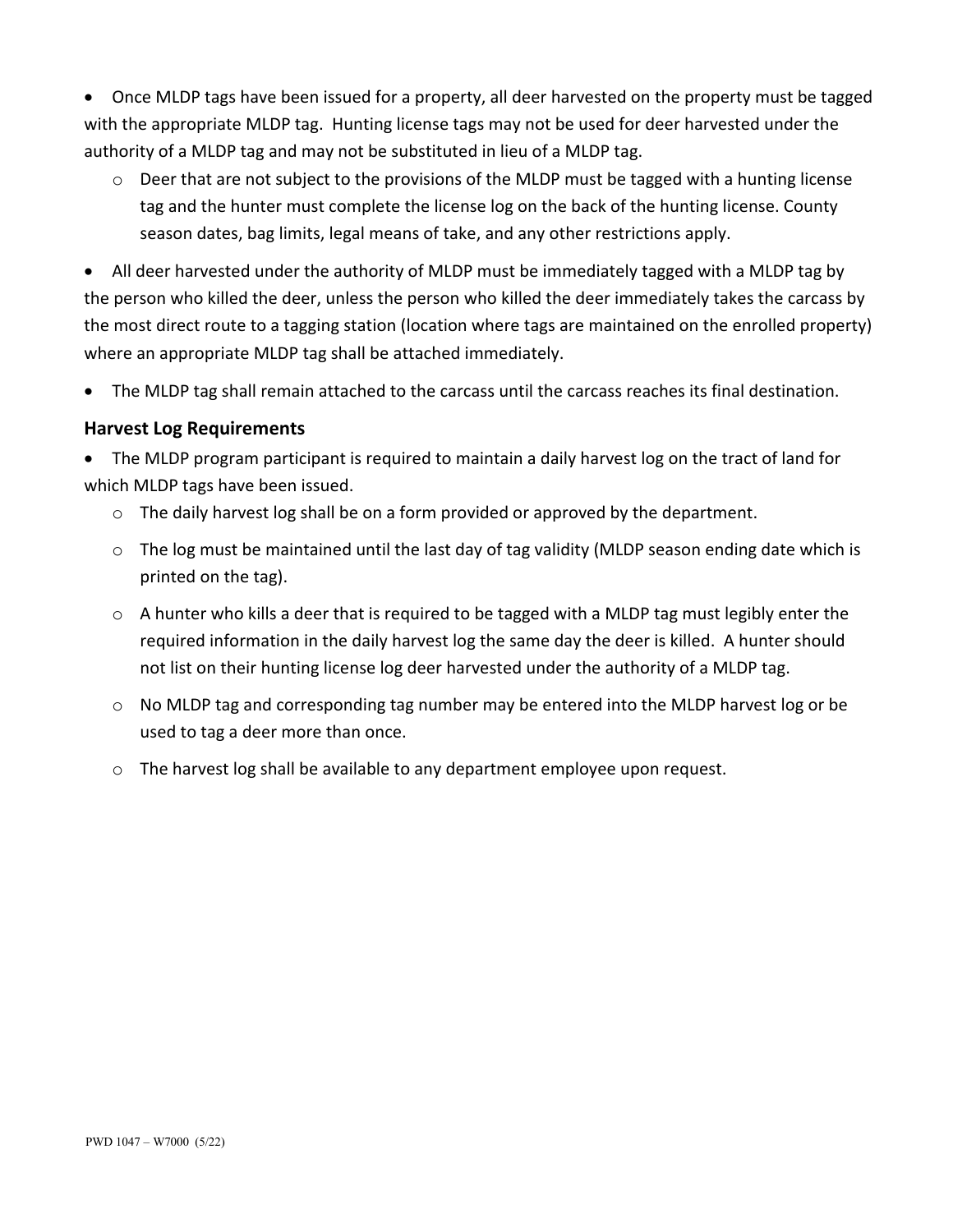# **Harvest Option (White-tailed Deer Only)**

The Harvest Option (HO) is an automated, 'do-it-yourself' option for MLDP participation that provides landowners with a deer harvest recommendation, tag issuance, and general guidance about wildlife and wildlife habitat management. Participation in the Harvest Option does not require habitat management practices, deer population data, or the participant to receive technical assistance from a TPWD wildlife biologist. This option provides enhanced harvest opportunities through longer seasons and enhanced bag limits with minimal involvement from TPWD. Harvest Option participants may still request additional technical guidance from a TPWD biologist through our technical guidance program, but the MLDP deer harvest recommendations and tag issuance are automatically calculated on a onetime basis for each MLDP hunting season upon enrollment through TPWD's Land Management Assistance (LMA) online application and cannot be revised.

## **Enrollment and Participation Requirements:**

- Harvest Option enrollment for each upcoming deer season is available from May 1 to September 1 immediately prior to that season.
- Harvest Option enrollment is not auto-renewed and must be specifically requested by a landowner each season.
- Deadline to complete the online application for enrollment in the Harvest Option is September 1 of each year.
- The MLDP participant must report the number of bucks and does harvested by April 1 of each year. Failure to report harvest numbers by the deadline will result in MLDP tags not being issued for the succeeding season.

### **Aggregate Acreage Properties**

- Multiple landowners may combine contiguous tracts of low-fenced properties to create an aggregate acreage for program enrollment.
- All landowners in the aggregate acreage will be required to create an online account in LMA, provide a map of their property boundaries, and acknowledge consent for their properties to be part of the aggregate acreage.
- Program participants must designate a single participant as a point of contact for the aggregate acreage (known as the pooled property manager).
- MLDP tags issued to the aggregate acreage may be used on any tract of land within the aggregate acreage.

### **Tag Issuance**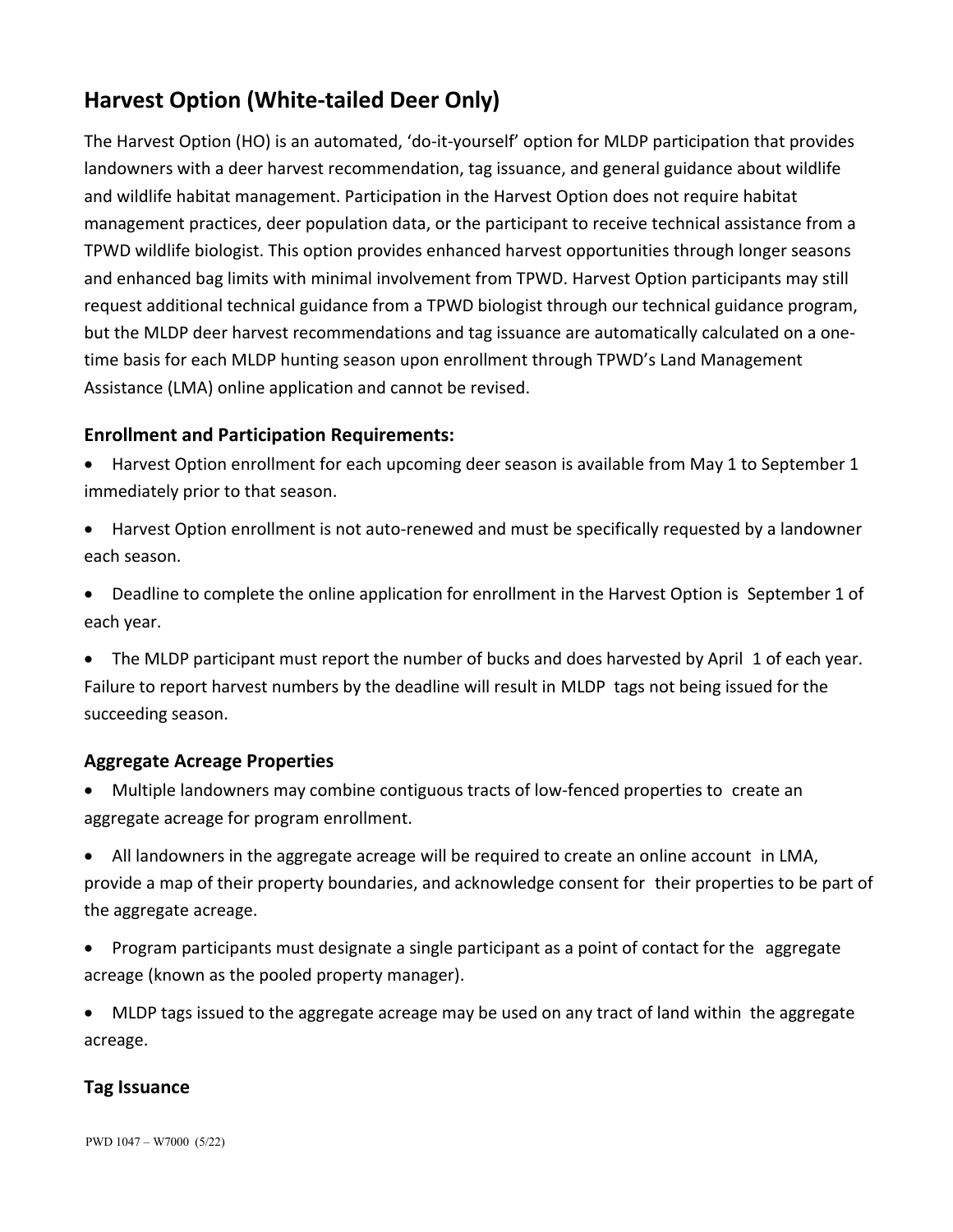• Prior to enrollment, a landowner will be able to preview the tag issuance for that property and decide whether to proceed with enrollment.

• Tags can only be issued for white-tailed deer under the Harvest Option. Mule deer tag issuance is not available under this option.

- Program participants may choose a harvest recommendation and MLDP tag issuance for:
	- o only buck deer,
	- o only antlerless deer, or
	- o buck and antlerless deer.
- If MLDP buck tags are issued, the department will specify harvest recommendations for:
	- o tags to be used on any buck, and
	- o tags to be used only on bucks with at least one unbranched antler.

• An equivalent number of MLDP tags will be issued for the number of bucks and/or antlerless deer released (deer obtained from a permitted deer breeder) on the property during the two-and-a-halfyear period prior to the current MLDP season. The landowner or agent is responsible for reporting the department-assigned release site identification number previously assigned to the property within the LMA online account in order to receive the additional tag issuance for released breeder deer on that property.

• Tag issuance is automated in the Harvest Option and TPWD staff cannot adjust or customize individual harvest recommendations for a property.

#### **Season Dates**

- Antlerless Deer
	- o October 1, 2022 through February 28, 2023.
		- May be taken by any lawful means, including modern firearms.
- Buck Deer
	- o October 1, 2022 through November 4, 2022.
		- Bucks with at least one unbranched antler may be taken with any lawful means, including modern firearms.
		- Any other buck may be taken only with lawful archery equipment.
	- o November 5, 2022 through February 28, 2023:
		- Any buck deer may be taken by any lawful means, including modern firearms.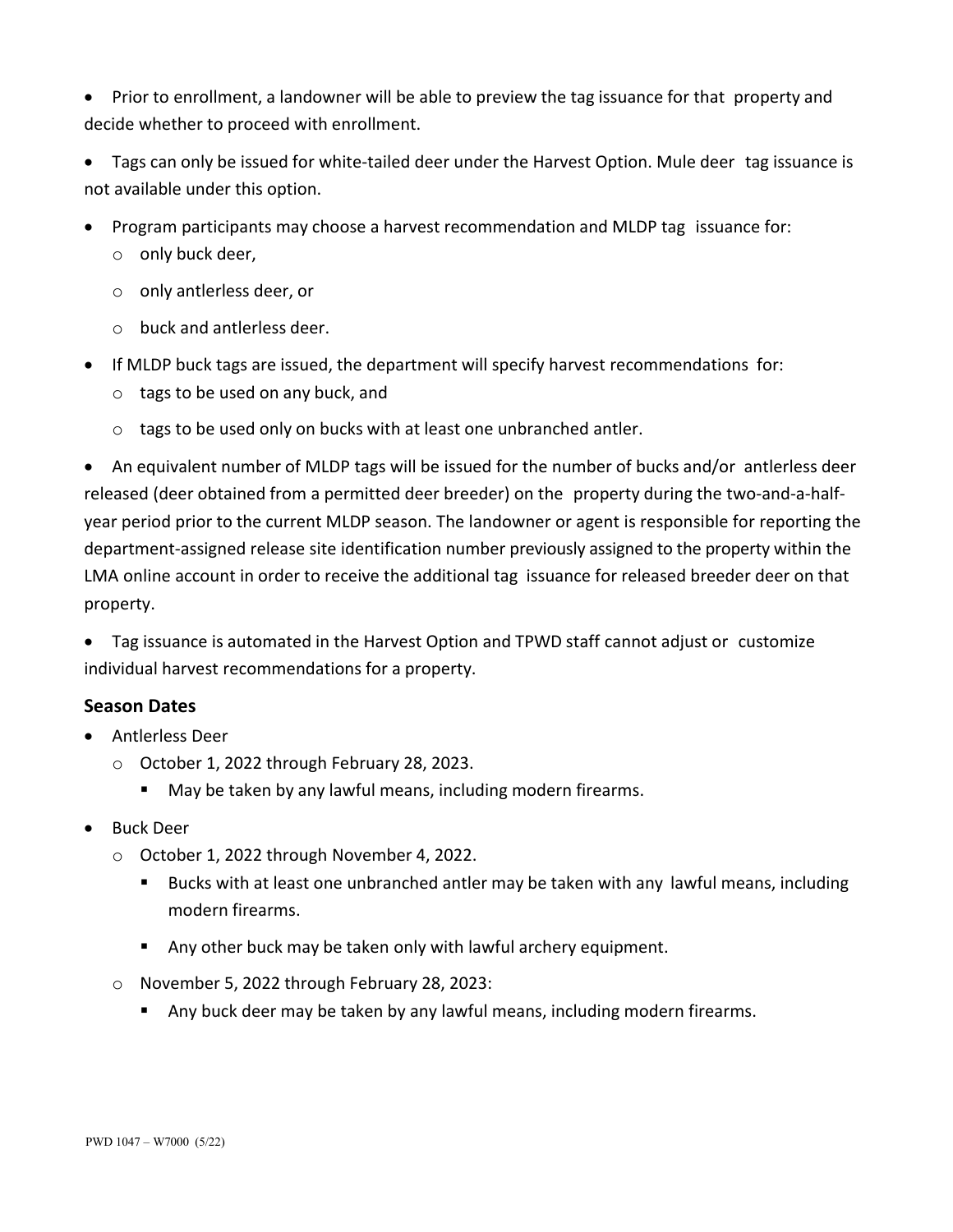## **Conservation Option**

The Conservation Option (CO) offers program participants the opportunity to work with a TPWD biologist to receive customized, ranch-specific habitat and deer harvest recommendations and MLDP tag issuance for white-tailed deer and/or mule deer. This option does require the reporting of certain types of deer data as well as completion of specific habitat management practices each year in order to participate and remain in the program.

## **Enrollment Requirements:**

• Conservation Option enrollment requests for each upcoming deer season may be made from April 2 to June 15 immediately prior to that season.

- $\circ$  Conservation Option enrollment applications will not be accepted for the upcoming hunting season after the June 15 enrollment deadline, but the applicant may still choose to enroll in the Harvest Option for the upcoming season.
- o Once enrolled in the Conservation Option, participants who complete all required harvest and habitat management practice reporting via the LMA online system by the April 1 deadline for each season **will be automatically enrolled for Conservation Option for the next season**. Participants will need to opt out of MLDP enrollment if they do not plan to participate in the upcoming MLDP season.

• Entry into the Conservation Option requires a department-approved wildlife management plan (WMP) that includes:

- o Department-approved deer population data for the two years immediately preceding the application.
- $\circ$  The number of bucks and does harvested during the two years immediately preceding the application.
- o Documentation of two department-approved habitat management practices conducted during the two years immediately preceding the application on the tract of land to be enrolled in the Conservation Option.
	- Consult with a TPWD biologist for more information on applicable habitat management practices.
- o A WMP may be prepared by TPWD biologist, landowner, or landowner's designated agent. A WMP prepared by a landowner or an agent must be in a format approved by TPWD and submitted to the cooperating TPWD biologist for approval. Enrollment will not be approved and MLDP tags will not be issued unless the WMP is approved by TPWD.
- o The participant must agree to allow site visits at the request of the department to assess habitat management practices and provide guidance and recommendations on habitat and wildlife management. PWD 1047–W7000 (5/22)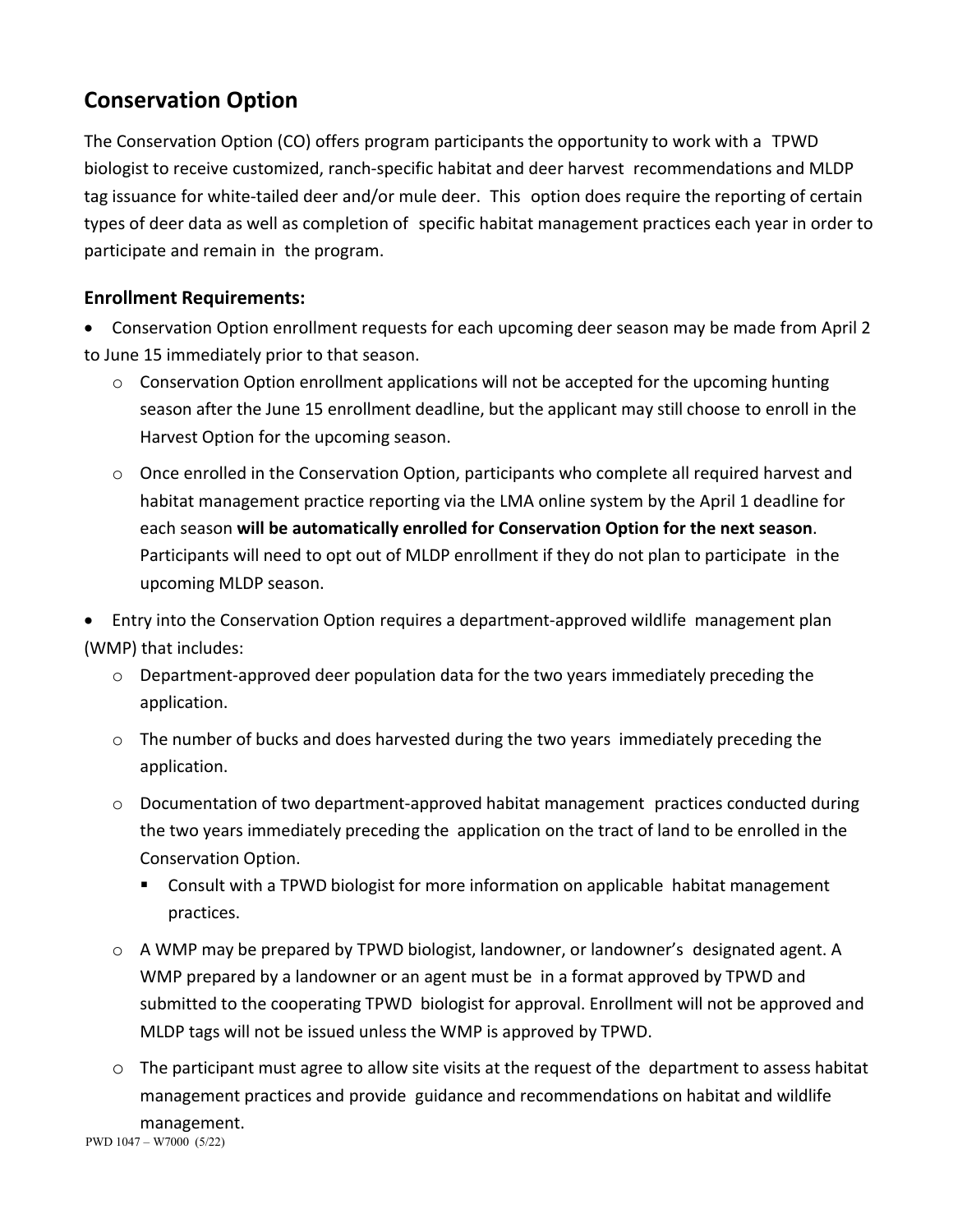## **Continued Participation Requirements:**

• Note: An "MLDP Year" is the period in which deer population data or habitat practices must be completed and is defined as March 1 of the current year through the last day in February of the following year. An example would be March 1, 2022 through February 28, 2023.

• To be eligible for continued program participation in the Conservation Option, a program participant is required to:

- o Provide current MLDP year's deer population data to the cooperating TPWD biologist.
	- Note: Additional tag issuance may be authorized on the enrolled property, provided the program participant furnishes survey or other population data that, in the opinion of the department, justifies additional harvest.
- o Report the number of buck and antlerless deer harvested each season via the LMA online system by April 1.
- $\circ$  Implement three (3) department-approved habitat management practices for the current MLDP year for each enrolled tract of land as specified in the wildlife management plan.
	- Deer harvest may count as a habitat management practice provided an appropriate level of harvest is achieved each year.
	- Supplemental feeding (including non-native food plots and pelleted feed) is NOT considered to be a habitat management practice. Check with your local TPWD biologist for information about acceptable habitat management practices.
	- **Habitat practices implemented on the property must be entered via the LMA online system** for each MLDP report season by April 1.

• A MLDP participant must annually report the number of bucks and does harvested as well as the minimum of three (3) habitat management practices (as specified in the WMP) conducted on each tract of land enrolled in the Conservation Option. The report deadline is April 1 of each year.

o Failure to report required data by the deadline will result in removal from the Conservation Option.

### **Wildlife Management Associations and Cooperatives**

• The department may enroll a Wildlife Management Association (WMA) or cooperative in the Conservation Option.

• A single WMP that addresses all tracts of land within the WMA or cooperative that will be enrolled in the Conservation Option and receive MLDP tag issuance must be submitted to and approved by a TPWD biologist.

- A WMA or cooperative may choose to receive MLDP tag issuance for:
	- o Only antlerless deer.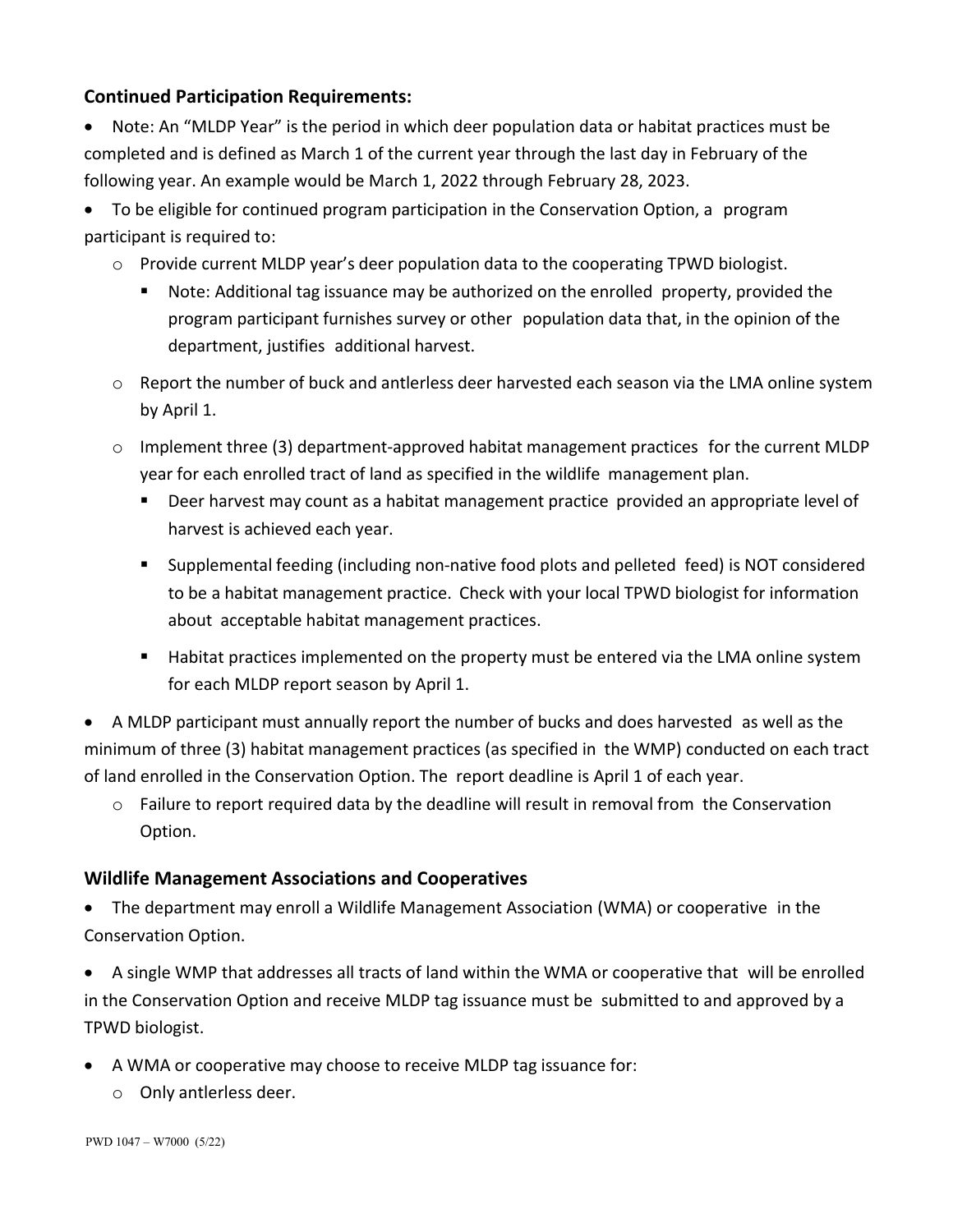- If only antlerless deer tag issuance is chosen, buck deer may be harvested on enrolled properties but are subject to county bag limits, restrictions, season dates, and must be tagged with a hunting license tag.
- o Both buck and antlerless deer.

• MLDP tags will be issued to the landowner or landowner's agent of each individual property enrolled under the WMA or cooperative.

- All program participants of the WMA / cooperative are required to report (via LMA) the number of bucks and does harvested as well as the habitat management practices conducted on each property.
- The WMA or cooperative must collectively complete a total of 3 habitat management practices as specified in the WMP.

#### **Aggregate Acreage Properties**

- Multiple landowners may combine contiguous tracts of low-fenced properties to create an aggregate acreage for enrollment in this option.
- All landowners in the aggregate acreage are required to create an account in LMA, provide a map of property boundaries, and acknowledge consent for their properties to be included as part of the aggregate acreage.
- A single WMP that address all tracts of land in the aggregate acreage is required.
- Program participants must designate a single participant as a point of contact for the aggregate acreage.
- MLDP tags issued to the aggregate acreage may be used on any tract of land within the aggregate acreage.

#### **Season Dates and Tag Issuance**

- White-tailed Deer
	- o October 1, 2022 through February 28, 2023.
		- Antlerless and buck deer may be taken by any lawful means, including modern firearms.
- Mule Deer
	- o October 1, 2022 through November 4, 2022.
		- Antlerless and buck deer may be taken only by lawful archery equipment.
	- o November 5, 2022 through January 29, 2023.
		- **Antialatives** and buck deer may be taken by any lawful means, including modern firearms.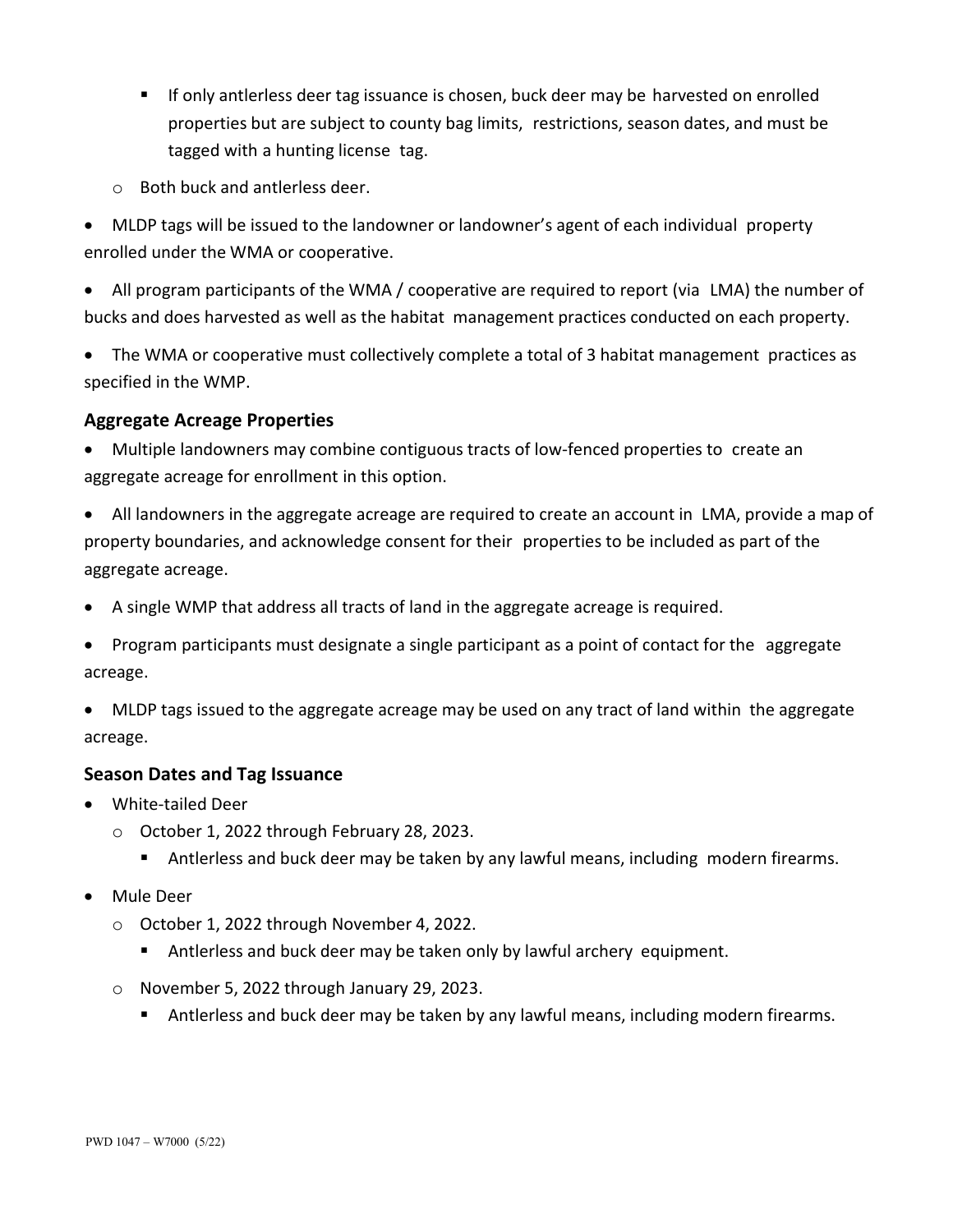## **Refusal of Enrollment or Removal from MLD Program**

• The department may refuse or terminate enrollment in the MLDP for any applicant or program participant who:

- $\circ$  fails to comply with reporting requirements,
- o exceeds the harvest recommendation,
- $\circ$  fails to implement three (3) habitat management practices specified in the WMP, or
- o submits falsified data to the department.

• The department may refuse or terminate enrollment in the MLDP for any tract of land on which a deer has been harvested but not presented to a mandatory check station for Chronic Wasting Disease (CWD) testing when required. When determining whether to refuse or allow enrollment the department shall consider:

- o Whether the applicant advised hunters of any mandatory check station requirements.
- o Whether the applicant encouraged, advised, or directed a person who killed a deer not to present a harvested deer at a mandatory check station.
- o The number of deer harvested on the tract of land owned or managed by the applicant that were not presented at a mandatory check station.
- o Any other aggravating or mitigating factors.

• The department may prohibit any person from participating in the MLD Program if the person has a final conviction or has been assessed an administrative penalty for a violation of:

- o Parks and Wildlife Code, Chapter 43, Subchapter C, E, L, R, or R-1 (relating to permits authorizing the possession of live animals);
- $\circ$  A provision of Parks and Wildlife Code not addressed in the previous bullet that is punishable as a Parks and Wildlife Code:
	- Class A or B misdemeanor;
	- State jail felony;
	- **Felony**;
- o Parks and Wildlife Code 63.002; or
- o The Lacey Act.

• The department may also refuse enrollment or participation to any person that is acting on behalf of or as a surrogate for another person prohibited from participation in MLDP.

## **For Additional Information**